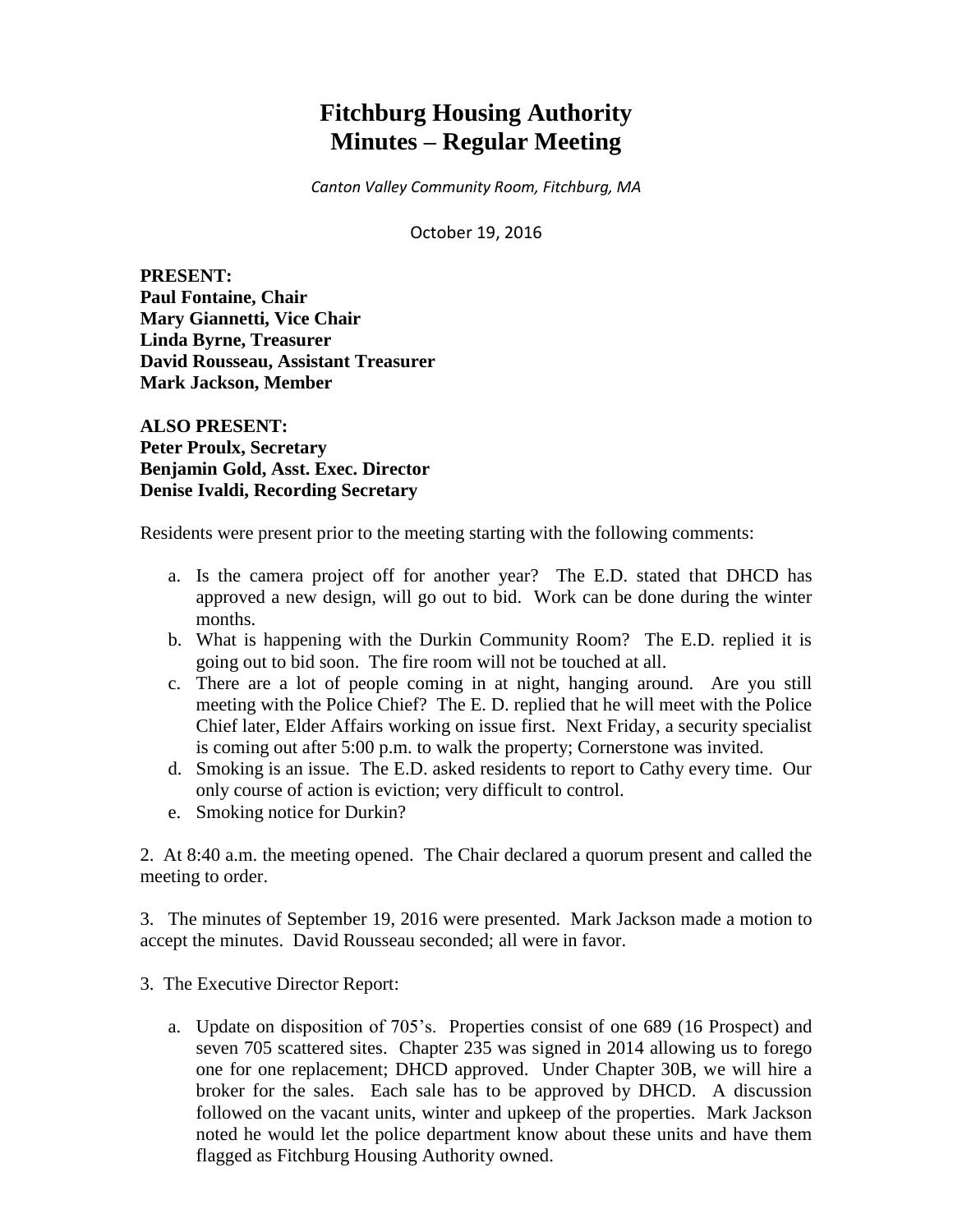- b. Green Acres HILAPP DHCD has reviewed our proposal. We met with bankers and DHCD on tax credits. We are waiting on the findings; DHCD wants to fast track this project. Hopefully we will have an answer by January 2017.
- c. Wallace Towers MODPhase Application has been submitted. DHCD will be coming out on October  $26<sup>th</sup>$  to look at the property. The project would include a new roof, hot water and also working with the court for parking above their lot. There will only be one award out of the eighteen (18) applications submitted.
- d. DHCD held a Facilities Inspection Training; Janel Hebert and Jose Lopez attended for Fitchburg and were presented with certificates.

David Rousseau asked about the meeting with the Police Chief; the E.D. said that will come later.

- 4. Financial Report September:
	- a. Page F3 Reserves are at 14.77%.
	- b. Page F4 DHCD is behind in giving subsidy money.
	- c. Page F4 Doing well on expenses; \$81,000 ahead of projected goal.

Linda Byrne made a motion to accept the September financial statement. Mary Giannetti seconded; all were in favor.

- 5. Modernization Report:
	- a. Wallace/Durkin Locks and Camera DHCD approved as new project.
	- b. Community Room at Day St. approved.
	- c. Daniels Heights Deck/Railing work in progress.
	- d. Green Acres vacant unit turnover  $-24$  units with severe damage to the ceilings; project design in November.
	- e. Daniels Heights Ramp bids over cost estimate; will hold off until spring.
	- f. Wallace Towers Door Openers contract to be completed in November.
	- g. Wallace Towers Concrete/Brick Will bid out \$100,000 repairs at this time; the rest later.
- 6. State-Aided Housing Report:
	- a. 110 standard applications received; 28 elderly/young disabled and 77 family.
	- b. A few vacancies at Durkin; working with 28 elders.
	- c. 98% occupancy for September.
	- d. Ad placed in the Sentinel for four  $(4)$  weeks (Wednesdays & Saturdays) for elderly. Cathy Santiago and Anna Phillips set up a table at the Community Resource Fair. Mary Giannetti asked about reaching out to the churches and nursing homes. Ben Gold said that was a good idea; will get flyers out.
	- e. DHCD has a new vacancy waiver system; housing authorities will be fined \$11.00/day after 60 days. The E.D. noted that NAHRO doesn't believe DHCD can fine housing authorities.
	- f. Work Orders approximately 82% completed within 24 hours.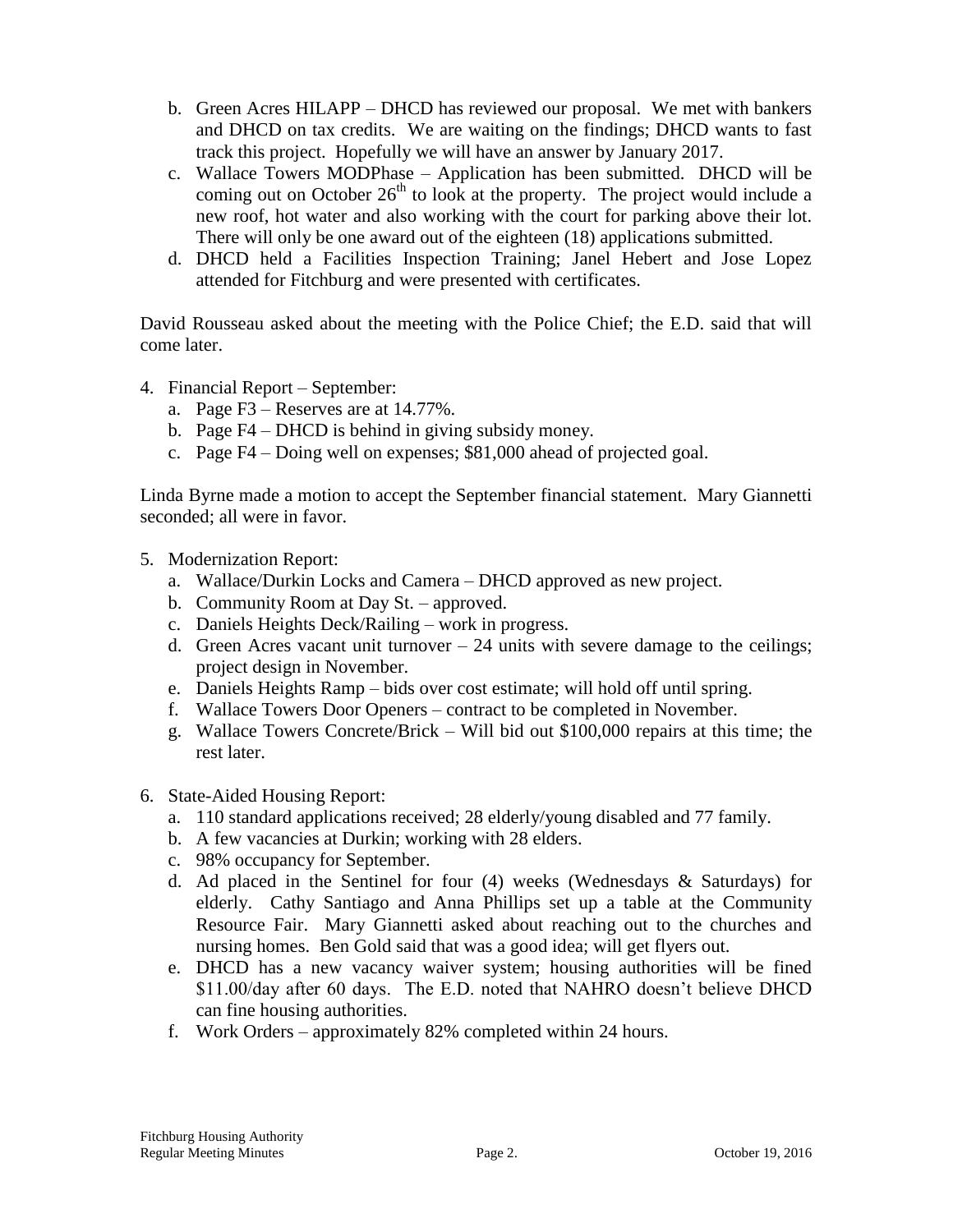- 7. Section 8 Housing Choice Voucher Report: a. 97% leased.
- 8. Old Business: None
- 9. New Business: The following resolutions were presented:

On the first four resolutions the board voted to approve all on one motion. Board votes were as follows: David Rousseau – aye, Mark Jackson – aye, Linda Byrne – aye, Paul Fontaine – aye and Mary Giannetti – aye.

## 2017 400-1 OPERATING BUDGET

#### RESOLUTION 2016-10-01

WHEREAS: The Fitchburg Housing Authority is required by DHCD to submit an approved 400-1 Operating Budget for State-Aided Housing for Fiscal Year 2017 and,

#### NOW THEREFORE BE IT RESOLVED,

That the Fitchburg Housing Authority Board authorizes submission of the 400-1 Operating Budget for State-Aided Housing for Fiscal Year 2017 to the Department of Housing and Community Development, as directed by DHCD and recommended by the Executive Director.

- RESOLVED, Motion made by Linda Byrne to submit the 2017 400-1 Operating Budget for State-Aided Housing of the Fitchburg Housing Authority to the Department of Housing and Community Development.
- SECONDED, Mark Jackson seconded the motion, and the motion was passed by a unanimous vote.

## 2017 MRVP OPERATING BUDGET

## RESOLUTION 2016-10-02

WHEREAS: The Fitchburg Housing Authority is required by DHCD to submit an approved MRVP Operating Budget for State-Aided Housing for Fiscal Year 2017 and,

#### NOW THEREFORE BE IT RESOLVED,

That the Fitchburg Housing Authority Board authorizes submission of the MRVP Operating Budget for State-Aided Housing for Fiscal Year 2017 to the Department of Housing and Community Development, as directed by DHCD and recommended by the Executive Director.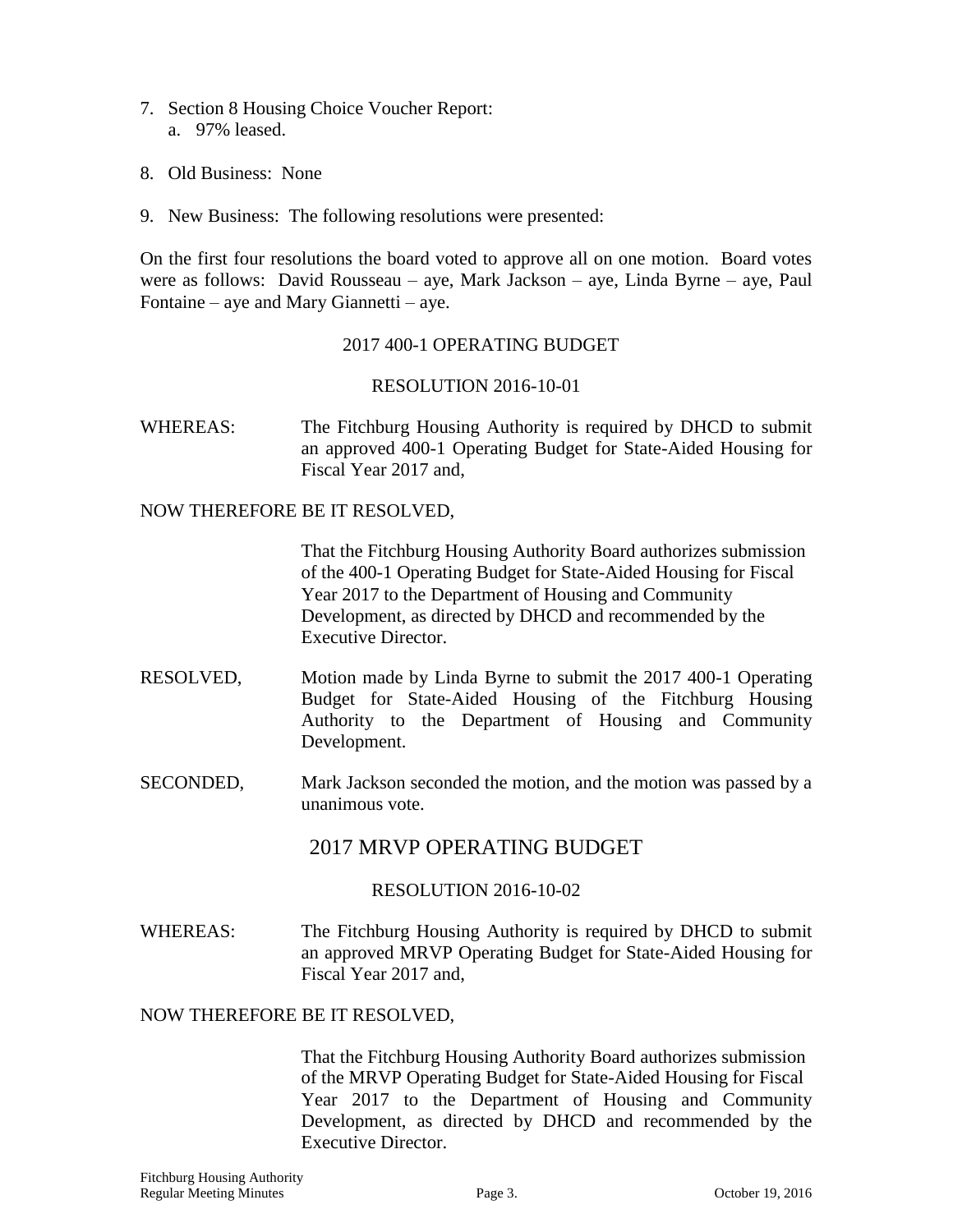- RESOLVED, Motion made by Linda Byrne to submit the 2017 MRVP Operating Budget for State-Aided Housing of the Fitchburg Housing Authority to the Department of Housing and Community Development.
- SECONDED, Mark Jackson seconded the motion, and the motion was passed by a unanimous vote.

2017 667-A OPERATING BUDGET

#### RESOLUTION 2016-10-03

WHEREAS: The Fitchburg Housing Authority is required by DHCD to submit an approved 667-A Operating Budget for State-Aided Housing for Fiscal Year 2017 and,

#### NOW THEREFORE BE IT RESOLVED,

That the Fitchburg Housing Authority Board authorizes submission of the 667-A Operating Budget for State-Aided Housing for Fiscal Year 2017 to the Department of Housing and Community Development, as directed by DHCD and recommended by the Executive Director,

- RESOLVED, Motion made by Linda Byrne to submit the 2017 667-A Operating Budget for State-Aided Housing of the Fitchburg Housing Authority to the Department of Housing and Community Development.
- SECONDED, Mark Jackson seconded the motion, and the motion was passed by a unanimous vote.

2017 689-C OPERATING BUDGET

#### RESOLUTION 2016-10-04

WHEREAS: The Fitchburg Housing Authority is required by DHCD to submit an approved 689-C Operating Budget for State-Aided Housing for Fiscal Year 2017 and,

## NOW THEREFORE BE IT RESOLVED,

That the Fitchburg Housing Authority Board authorizes submission of the 689-C Operating Budget for State-Aided Housing for Fiscal Year 2017 to the Department of Housing and Community Development, as directed by DHCD and recommended by the Executive Director,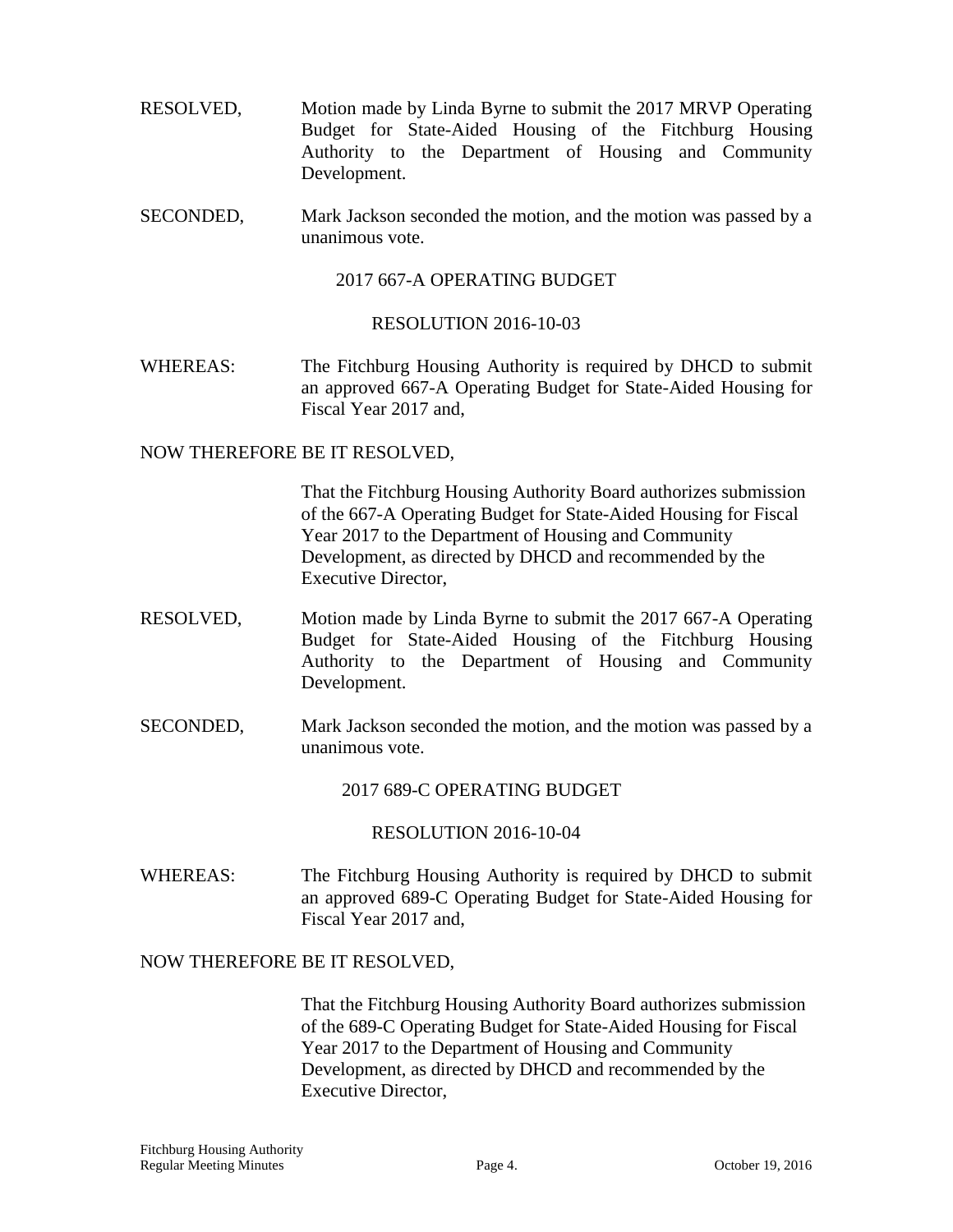- RESOLVED, Motion made by Linda Byrne to submit the 2017 689-C Operating Budget for State-Aided Housing of the Fitchburg Housing Authority to the Department of Housing and Community Development.
- SECONDED, Mark Jackson seconded the motion, and the motion was passed by a unanimous vote.

## RESOLUTION FOR ESTABLISHMENT OF A PAYMENT STANDARD FOR THE SECTION 8 HOUSING CHOICE VOUCHER PROGRAM (HCVP)

#### RESOLUTION 2016-10-05

- WHEREAS: The Department of Housing and Urban Development (HUD) publishes the Fair Market Rents (FMR's) for each standard, metropolitan, statistical area in the nation, and
- WHEREAS: The Department of Housing and Urban Development (HUD) has established the Fair Market Rents (FMR's) for the Leominster/Fitchburg area, and
- Whereas: The published FMR's are below and above the actual rents in Fitchburg Housing Authority's service area,

## NOW THEREFORE BE IT RESOLVED:

That in accordance with 24 CFR 984.3, the Fitchburg Housing Authority will set the payment standard at the percentage needed to maintain the current payment standard, or they will use a 100% of the FMR and increase the payment standards. They will be calculated at 100%, and 110% of the fair market rents in accordance with the regulations of the Department of Housing and Urban Development's Fair Market Rents as published by HUD and effective January 1, 2017. (See Attached)

- RESOLVED, Motion made by Mary Giannetti to approve the 2017 FMR payment standards.
- SECONDED, Linda Byrne seconded the motion and the motion was passed by a unanimous vote.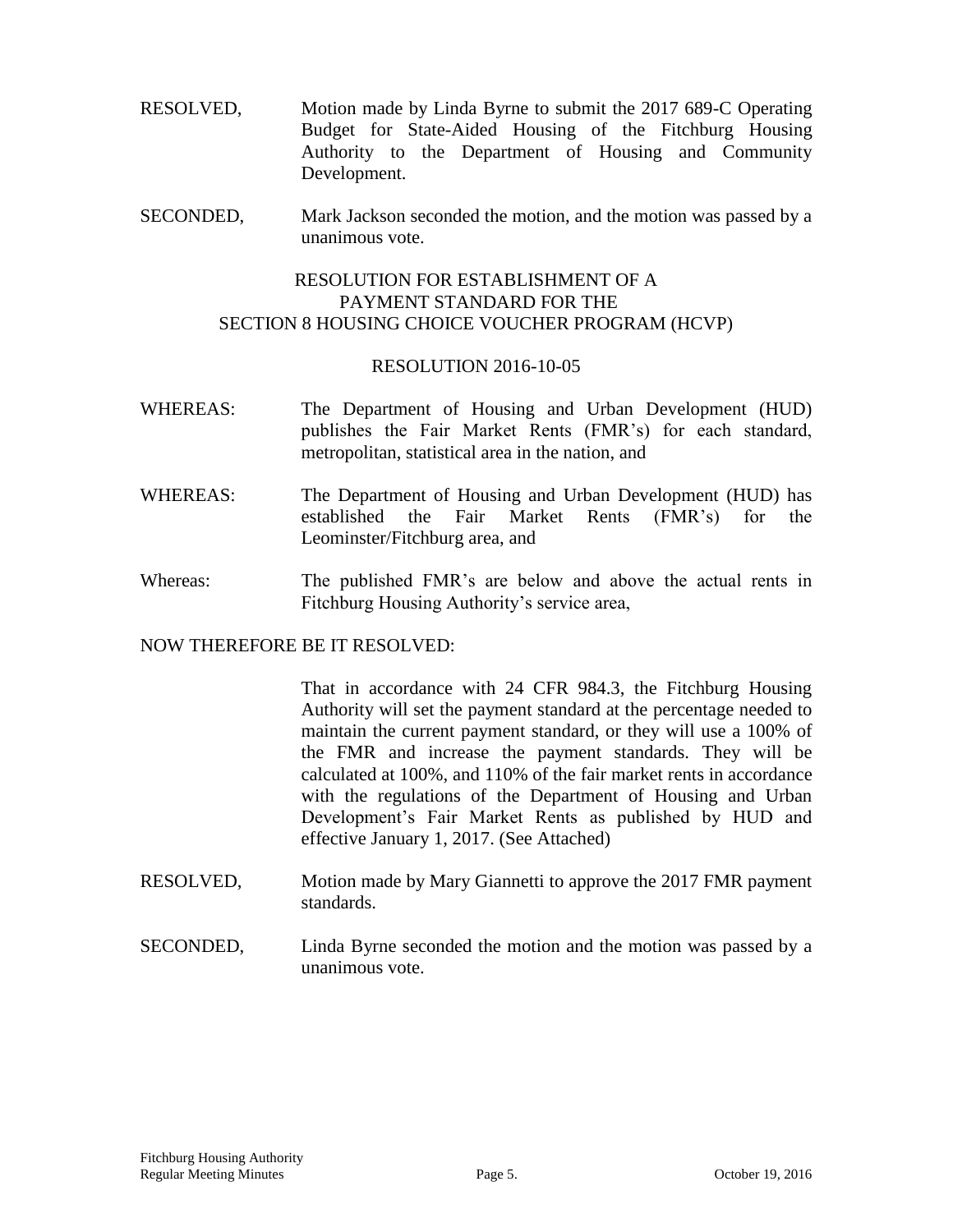## RESOLUTION TO AMEND UTILITY ALLOWANCES AND UTILITY REIMBURSEMENT PAYMENTS, OF THE FITCHBURG HOUSING AUTHORITY TO ALLOW THE USE OF A NEWLY DEVELOPED UTILITY SCHEDULE FOR THE SECTION 8 HOUSING CHOICE VOUCHER PROGRAM

#### RESOLUTION 2016-10-06

- WHEREAS: The Department of Housing and Urban Development requires the Public Housing Authority to maintain a utility allowance schedule for all tenant paid utilities under the Section 8 Housing Choice Voucher Program, and,
- WHEREAS: The Fitchburg Housing Authority has contracted on an annual basis with Northeastern Utility Consultants, LLC to prepare such a schedule based on the typical cost of utilities and services of the location, size and type of utility. The FHA reviews current costs, determines if the costs have risen/dropped by 10% or more and updates the utility schedule accordingly on an annual basis. The schedule covering the fiscal year January 1, 2017 to December 31, 2017 is attached.
- WHEREAS: Fitchburg Housing Authority will incorporate the new utility allowance, prepared by Northeastern Utility Consultants, LLC, effective January 1, 2017.

## NOW THEREFORE BE IT RESOLVED,

- Resolved, Motion made by Linda Byrne to establish the utility allowance schedule for the Section 8 Housing Choice Voucher Program (HCVP).
- Seconded, David Rousseau seconded the Motion, and the Motion was passed by a unanimous vote.

## RESOLUTION TO WRITE-OFF UNRECOVERABLE DEBTS

#### Resolution 2016-10-07

- Whereas: A number of tenants of the Fitchburg Housing Authority have vacated while owing rent and,
- Whereas: Those persons vacating owed \$30,170.62 as of September 30, 2016 (see attached list) and,
- Whereas: The Fitchburg Housing Authority staff has made every reasonable effort to collect said vacated amounts without success,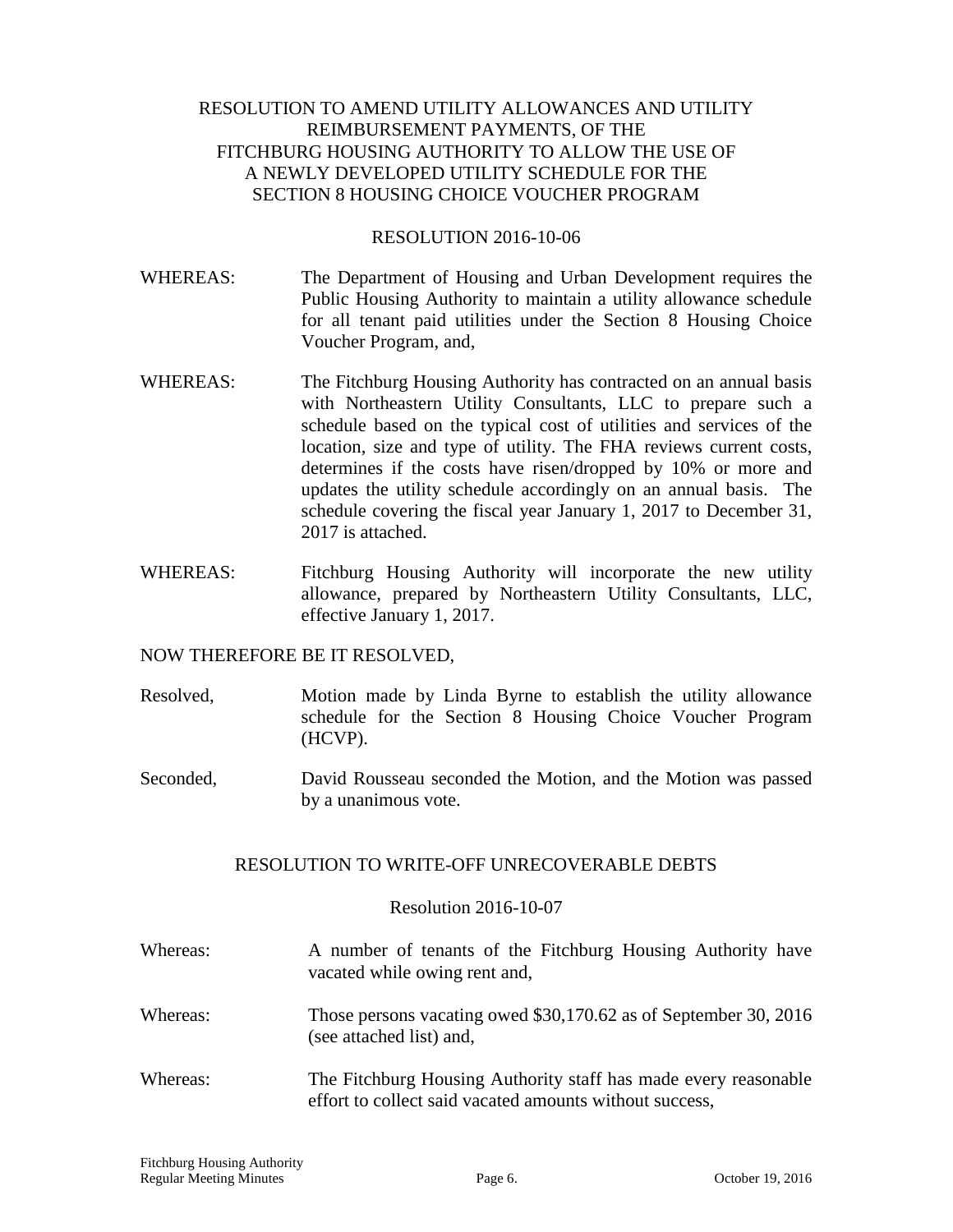## NOW THEREFORE BE IT RESOLVED,

That the Fitchburg Housing Authority officially write-off \$30,170.62 as uncollectable debts.

- RESOLVED, Motion made by Mary Giannetti to write off \$30,170.62 as uncollectible debts.
- SECONDED, Mark Jackson seconded the motion, and the motion was passed by a unanimous vote.

## RESOLUTION AUTHORIZING THE ACCEPTANCE OF THE LOWEST BID FOR CARPET OR LINOLEUM INSTALLATION

#### Resolution 2016-10-08

- WHEREAS: The Fitchburg Housing Authority has advertised for quotes for carpet or linoleum installation, and
- WHEREAS: The quotes were due on Wednesday, August 31, 2016 at 10:00 a.m. and only one firm responded to our solicitation (see attached).

#### NOW THEREFORE BE IT RESOLVED,

That the Fitchburg Housing Authority Board of Directors approve the reasonable, eligible and responsible bid from Capital Carpet and Flooring of Woburn, MA, for a one year contract in an amount not to exceed \$35,000.00 and authorize the Chair, or their designee, to sign said contract and/or any other documents necessary.

- RESOLVED, Motion made by David Rousseau to award the contract for carpet or linoleum installation for a total estimate not to exceed \$35,000.00 to Capital Carpet and Flooring of Woburn, MA and to authorize the signing of the contract, and/or any other documents necessary, by the Chair, or their designee.
- SECONDED, Linda Byrne seconded the motion, and the motion was passed by a unanimous vote.

## RESOLUTION AUTHORIZING THE ACCEPTANCE OF THE LOWEST BID FOR SOLID WASTE AND RECYCLABLES HAULING

## Resolution 2016-10-09

WHEREAS: The Fitchburg Housing Authority has solicited for quotes for solid waste and recyclables hauling, and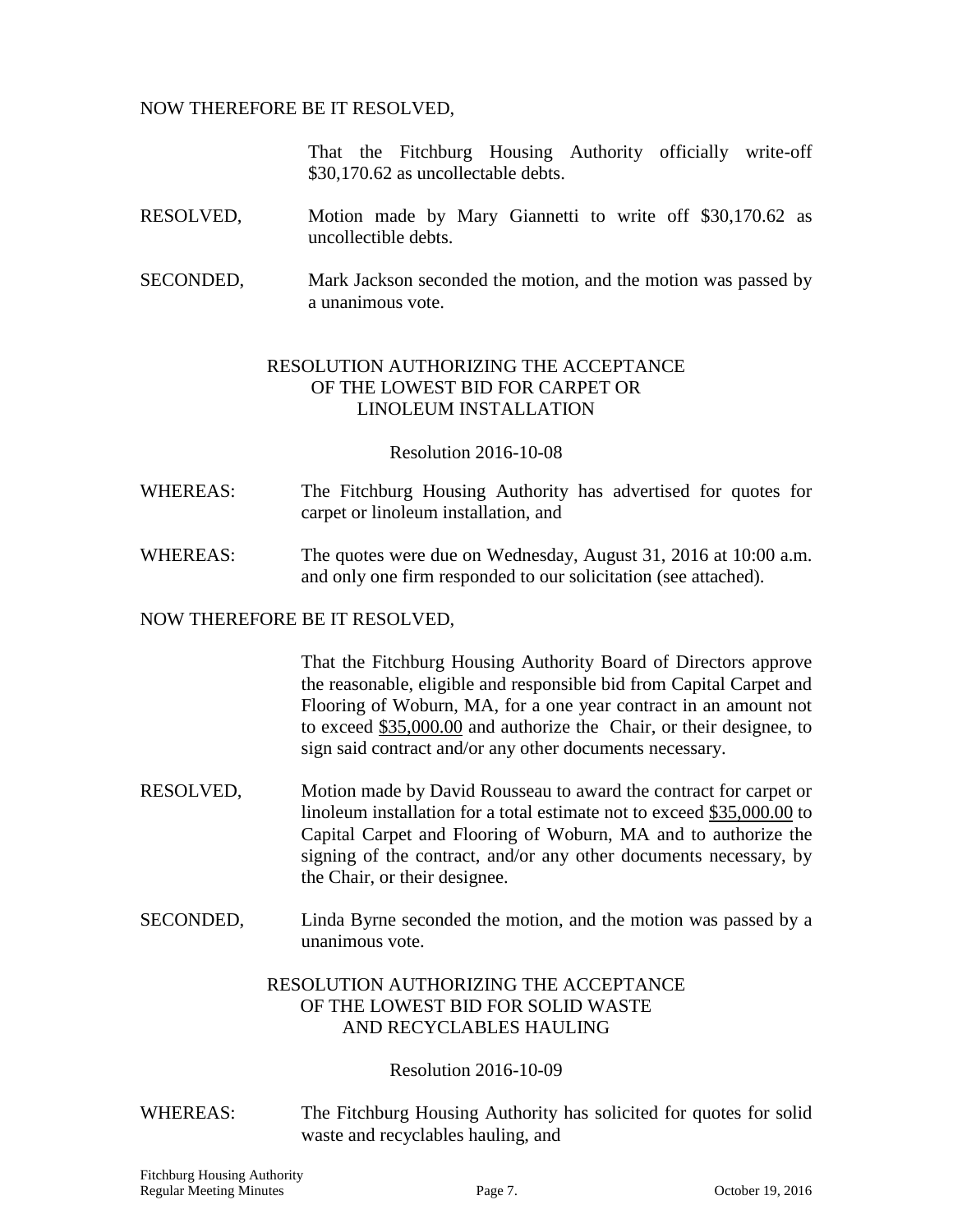WHEREAS: Only one firm responded to our solicitation for solid waste and recyclables hauling (see attached).

#### NOW THEREFORE BE IT RESOLVED,

That the Fitchburg Housing Authority Board of Directors approve the sole reasonable, responsive and responsible bid from E.L. Harvey & Sons for a 22 month contract in the amount of \$57,830.00, and authorize the Chair, or their designee, to sign said contract and/or any other documents necessary.

- RESOLVED, Motion made by Linda Byrne to award the contract for solid waste and recyclables hauling for a 22 month contract in the amount of \$57,830.00 to the sole reasonable, responsive and responsible bidder, E.L. Harvey & Sons and to authorize the signing of the contract, and/or any other documents necessary, by the Chair, or their designee.
- SECONDED, Mark Jackson seconded the motion, and the motion was passed by a unanimous vote.

#### RESOLUTION AUTHORIZING THE APPROVAL OF THE VACANT 705/689 UNIT DISPOSITION PLAN

#### RESOLUTION 2016-10-10

- WHEREAS: The Fitchburg Housing Authority desires to dispose of long-term vacant properties, and
- WHEREAS: Chapter 235 of the Acts of 2014 allows for this disposition.

#### NOW THEREFORE BE IT RESOLVED,

That the Fitchburg Housing Authority Board of Directors approves the Vacant 705/689 Unit Disposition Plan as presented.

- RESOLVED, Motion made by Mary Giannetti to approve the Vacant 705/689 Unit Disposition Plan.
- SECONDED, David Rousseau seconded the motion and the motion was passed by a unanimous vote.

## RESOLUTION AUTHORIZING THE APPROVAL TO CONVERT 667-4 132 PLEASANT STREET TO 689-4

## RESOLUTION 2016-10-11

WHEREAS: The Fitchburg Housing Authority desires to convert 667-4 132 Pleasant Street to 689-4.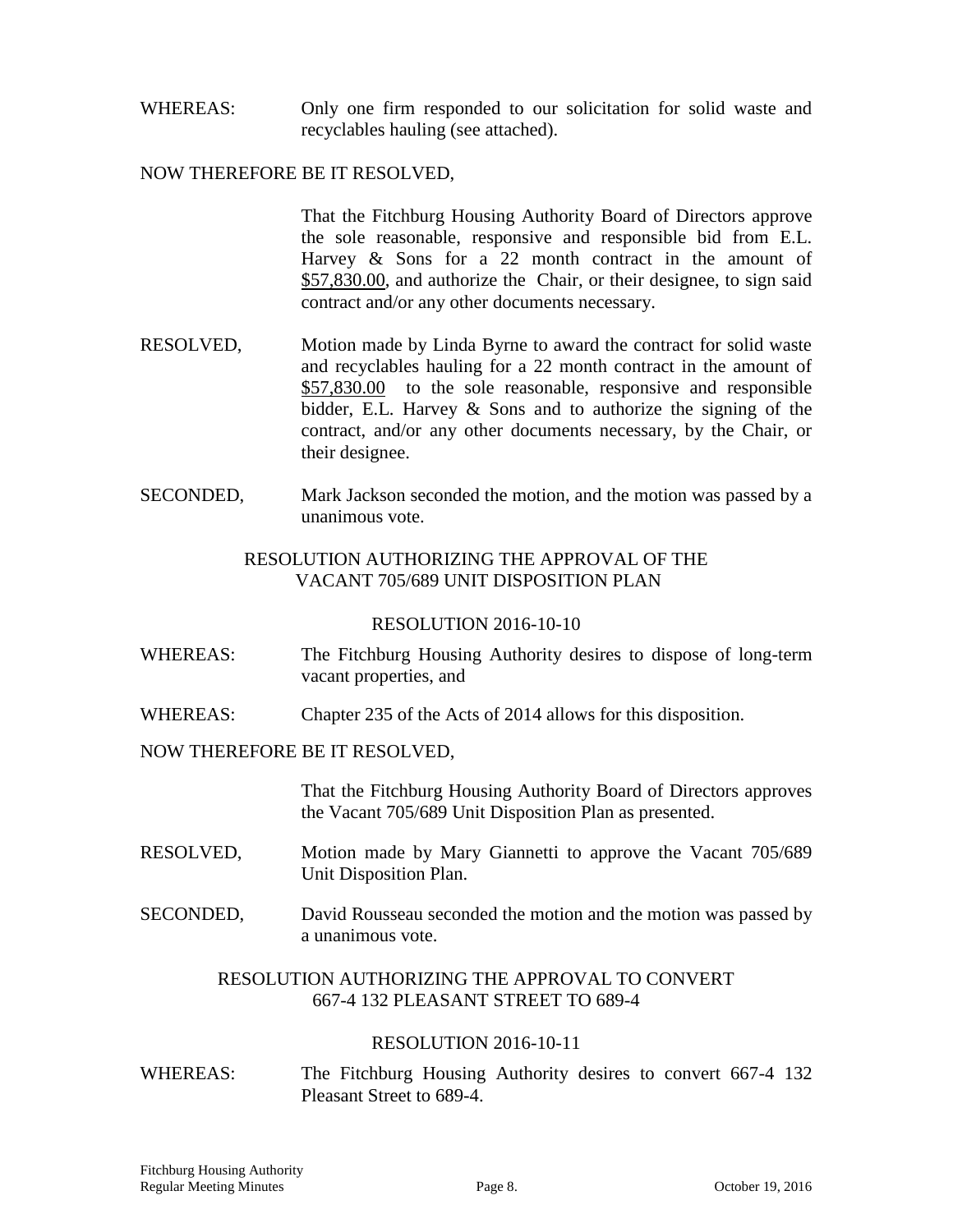#### NOW THEREFORE BE IT RESOLVED,

That the Fitchburg Housing Authority Board of Directors approves the request to transfer the property as presented.

- RESOLVED, Motion made by Linda Byrne to approve the request to transfer the property as presented.
- SECONDED, Mary Giannetti seconded the motion and the motion was passed by a unanimous vote.

## DELEGATION OF OFFICIAL CHIEF PROCUREMENT OFFICER (CPO) WITH PROCUREMENT POWERS AND DUTIES

## Resolution 2016-10-12

- Whereas: The Fitchburg Housing Authority is required to appoint an official Chief Procurement Officer (CPO) with procurement powers and duties, and
- Whereas: The Massachusetts Inspector General's Office requires it to be an employee or the Chair of the Board of Directors.

#### NOW THEREFORE BE IT RESOLVED,

That the Fitchburg Housing Authority Board of Directors designates the Chair, Paul Fontaine, to serve as the Chief Procurement Officer (CPO) for the housing authority and authorizes the Executive Director to appoint Paul Fontaine as the Chief Procurement Officer.

- RESOLVED, Motion made by Linda Byrne to designate the Chair, Paul Fontaine, to serve as the Chief Procurement Officer (CPO) for the housing authority and authorizes the Executive Director to appoint Paul Fontaine as the Chief Procurement Officer.
- SECONDED, Mary Giannetti seconded the motion, and the motion was passed by a unanimous vote.

## RESOLUTION AUTHORIZING THE SUBMITTAL OF HUD FORM 50077-CR CIVIL RIGHTS CERTIFICATION

## Resolution 2016-10-13

Whereas: The Fitchburg Housing Authority is required to annually submit HUD Form 50077-CR Civil Rights Certification.